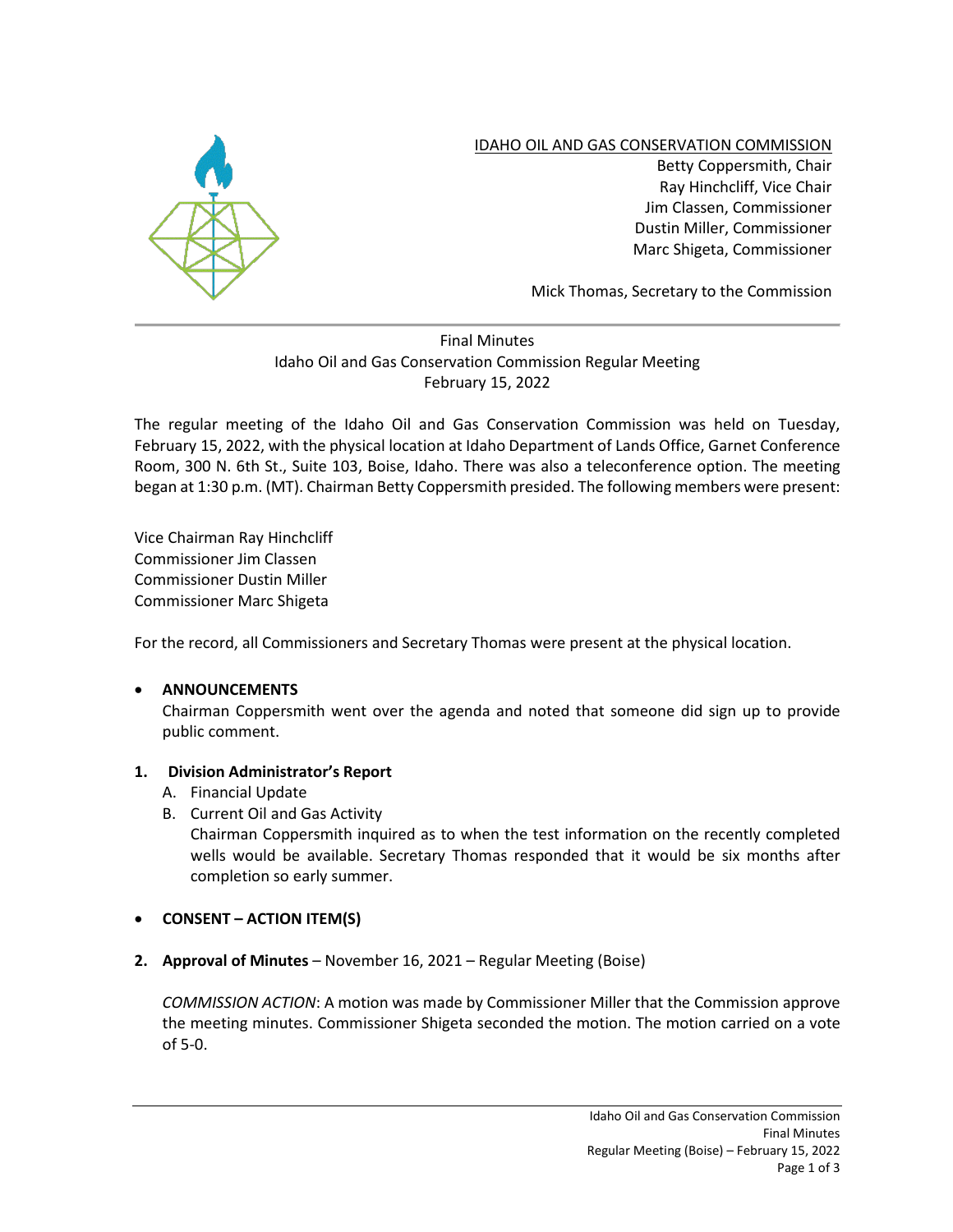**3. Approval of Minutes** – December 16, 2021 – Special Meeting (Boise)

*COMMISSION ACTION*: A motion was made by Commissioner Miller that the Commission approve the meeting minutes. Commissioner Shigeta seconded the motion. The motion carried on a vote of 5-0.

**4. Approval of Minutes** – January 5, 2022 – Special Meeting (Boise)

*COMMISSION ACTION*: A motion was made by Commissioner Miller that the Commission approve the meeting minutes. Commissioner Shigeta seconded the motion. The motion carried on a vote of 5-0.

#### • **REGULAR – ACTION ITEM(S)**

## **5. Omnibus Rulemaking - Adoption of Temporary Rule for IDAPA 20.07.02 – Rules Governing Conservation of Oil and Natural Gas in the State of Idaho**

*RECOMMENDATION:* Adopt as a temporary rule IDAPA 20.07.02 *Rules Governing Conservation of Oil and Natural Gas in the State of Idaho* that was adopted by the Commission in 2021 and submitted to the 2022 Legislature, with this conditional approval only effective if the rules are not otherwise approved or extended and authorize the Department to submit a Notice of Adoption of Temporary Rule consistent with that adoption.

### *DISCUSSION*: None.

*COMMISSION ACTION*: A motion was made by Commissioner Miller that the commission adopts, as a temporary rule, IDAPA 20.07.02, *Rules Governing the Conservation of Oil and Natural Gas in the State of Idaho.* Commissioner Classen seconded the motion. The motion carried on a vote of 5-0.

*Background information was provided by the presenter indicated below. No Commission action is required on the Information Agenda.* 

#### • **INFORMATION**

**6. Proposed Legislation for Title 47, Chapter 3, Idaho Code for the 2023 Legislative Session** – *Presented by Mick Thomas, Division Administrator – Minerals, Navigable Waters, and Oil & Gas*

The Commission discussed this topic in detail. Public comment was accepted on this agenda item. Michael Christian provided comments over the phone.

The audio recording of this agenda item is available by request to the Department of Lands, Attn: Oil and Gas Commission Recording Secretary, PO Box 83720, Boise, Idaho 83720-0050 or by email to public records request@idl.idaho.gov.